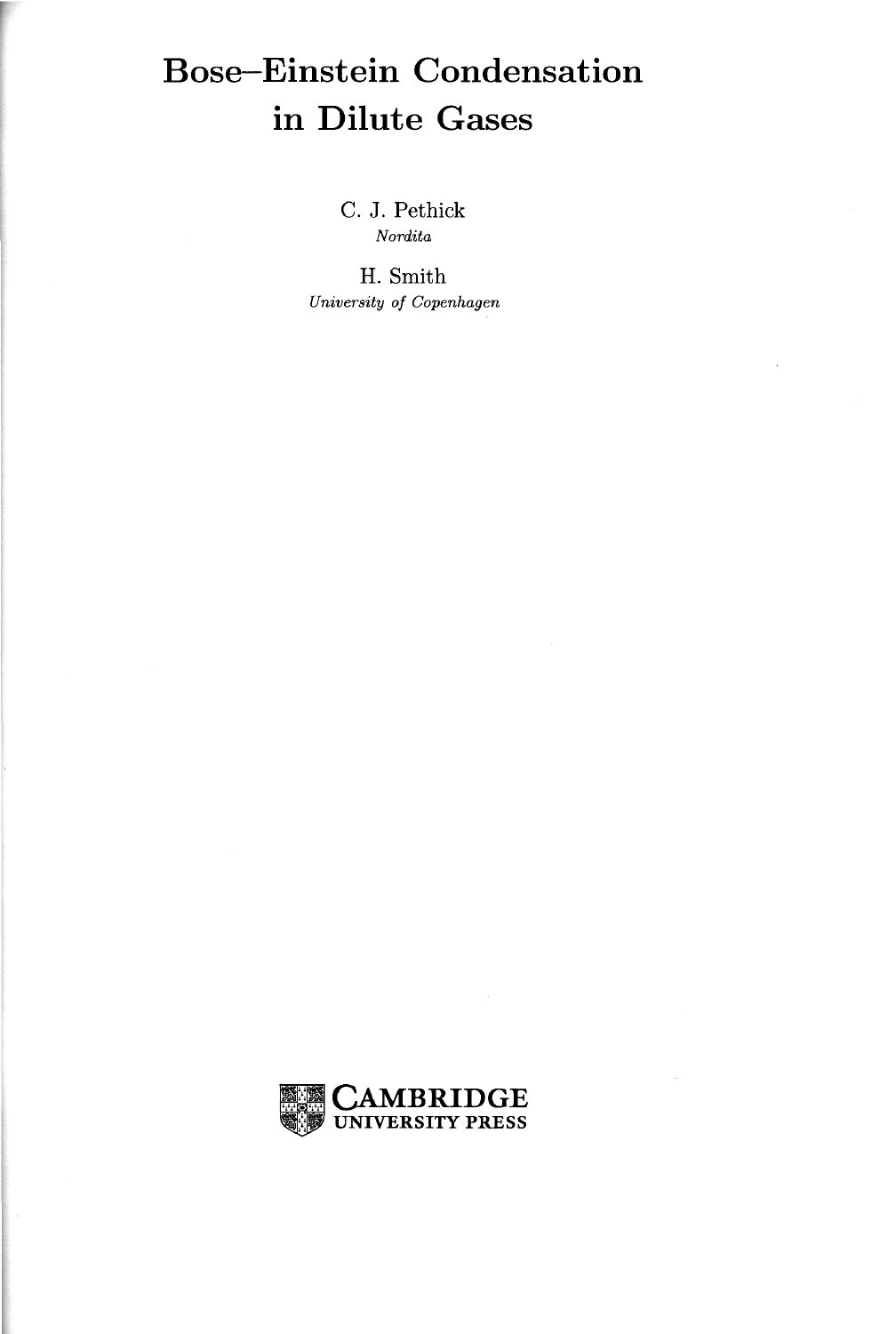## Contents

| Preface          |                                                | <i>page</i> xi  |
|------------------|------------------------------------------------|-----------------|
| 1                | Introduction                                   | 1               |
| 1.1              | Bose-Einstein condensation in atomic clouds    | 4               |
| 1.2              | Superfluid <sup>4</sup> He                     | $6\phantom{.}6$ |
| 1.3              | Other condensates                              | 8               |
| 1.4              | Overview                                       | 10              |
|                  | Problems                                       | 13              |
|                  | References                                     | 14              |
| $\boldsymbol{2}$ | The non-interacting Bose gas                   | 16              |
| 2.1              | The Bose distribution                          | 16              |
|                  | 2.1.1 Density of states                        | 18              |
| 2.2              | Transition temperature and condensate fraction | 21              |
|                  | 2.2.1 Condensate fraction                      | 23              |
| 2.3              | Density profile and velocity distribution      | 24              |
|                  | 2.3.1 The semi-classical distribution          | 27              |
| 2.4              | Thermodynamic quantities                       | 29              |
|                  | 2.4.1 Condensed phase                          | 30              |
|                  | 2.4.2 Normal phase                             | 32              |
|                  | 2.4.3 Specific heat close to $T_c$             | 32              |
| 2.5              | Effect of finite particle number               | 35              |
| 2.6              | Lower-dimensional systems                      | 36              |
|                  | Problems                                       | 37              |
|                  | References                                     | 38              |
| $\bf{3}$         | Atomic properties                              | 40              |
| 3.1              | Atomic structure                               | 40              |
| $3.2\,$          | The Zeeman effect                              | 44              |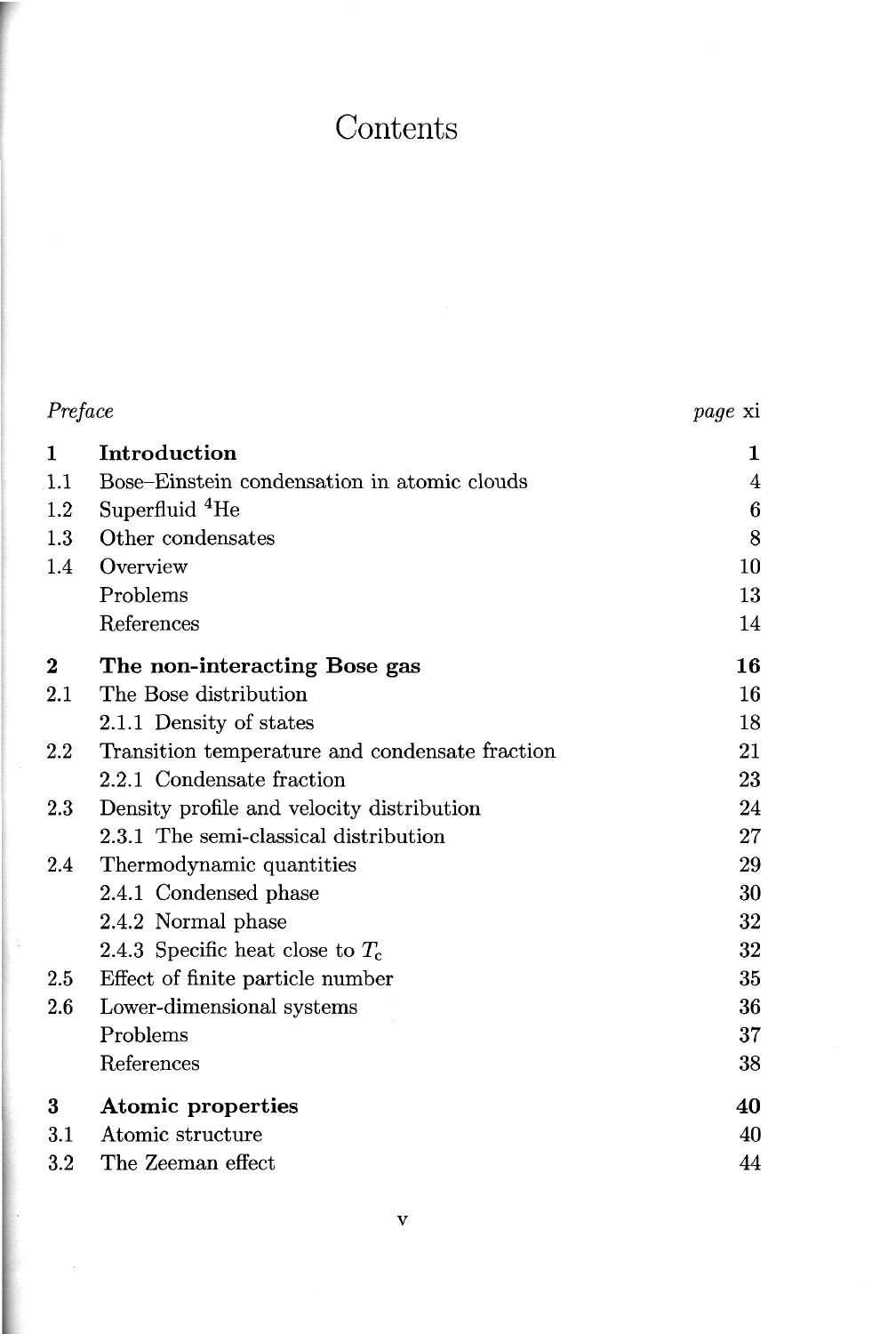| Vl | Contents |
|----|----------|
|    |          |

| 3.3 |                                                          |     |
|-----|----------------------------------------------------------|-----|
|     | Response to an electric field                            | 49  |
| 3.4 | Energy scales                                            | 55  |
|     | Problems                                                 | 57  |
|     | References                                               | 57  |
| 4   | Trapping and cooling of atoms                            | 58  |
| 4.1 | Magnetic traps                                           | 59  |
|     | 4.1.1 The quadrupole trap                                | 60  |
|     | 4.1.2 The TOP trap                                       | 62  |
|     | 4.1.3 Magnetic bottles and the Ioffe-Pritchard trap      | 64  |
| 4.2 | Influence of laser light on an atom                      | 67  |
|     | 4.2.1 Forces on an atom in a laser field                 | 71  |
|     | 4.2.2 Optical traps                                      | 73  |
| 4.3 | Laser cooling: the Doppler process                       | 74  |
| 4.4 | The magneto-optical trap                                 | 78  |
| 4.5 | Sisyphus cooling                                         | 81  |
| 4.6 | Evaporative cooling                                      | 90  |
| 4.7 | Spin-polarized hydrogen                                  | 96  |
|     | Problems                                                 | 99  |
|     | References                                               | 100 |
| 5   | Interactions between atoms                               | 102 |
| 5.1 | Interatomic potentials and the van der Waals interaction | 103 |
|     |                                                          |     |
| 5.2 | Basic scattering theory                                  | 107 |
|     | 5.2.1 Effective interactions and the scattering length   | 111 |
| 5.3 | Scattering length for a model potential                  | 114 |
| 5.4 | Scattering between different internal states             | 120 |
|     | 5.4.1 Inelastic processes                                | 125 |
|     | 5.4.2 Elastic scattering and Feshbach resonances         | 131 |
| 5.5 | Determination of scattering lengths                      | 139 |
|     | 5.5.1 Scattering lengths for alkali atoms and hydrogen   | 142 |
|     | Problems                                                 | 144 |
|     | References                                               | 144 |
| 6   | Theory of the condensed state                            | 146 |
| 6.1 | The Gross-Pitaevskii equation                            | 146 |
| 6.2 | The ground state for trapped bosons                      | 149 |
|     | 6.2.1 A variational calculation                          | 151 |
|     | 6.2.2 The Thomas-Fermi approximation                     | 154 |
| 6.3 | Surface structure of clouds                              | 158 |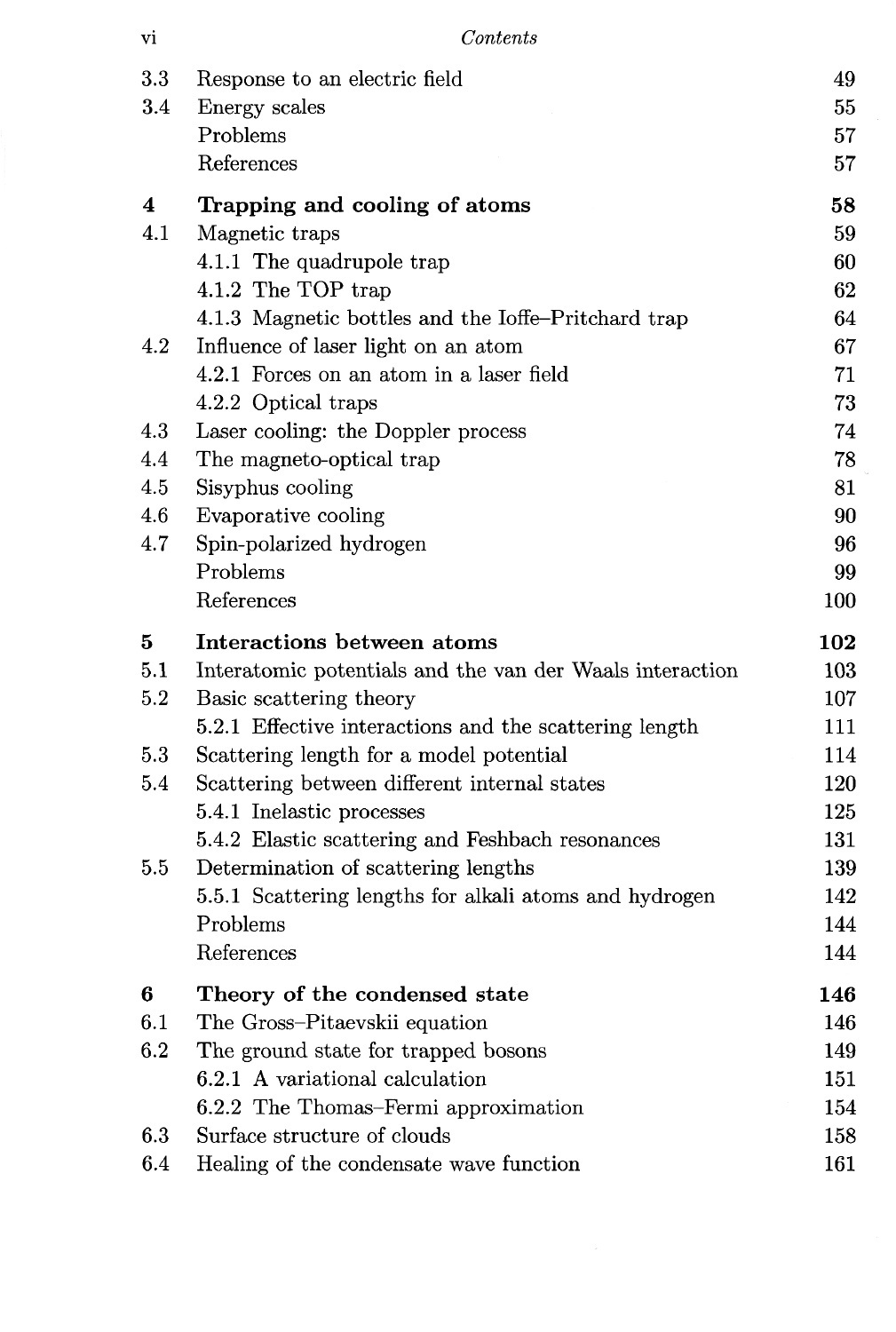|     | Contents                                                | vii |
|-----|---------------------------------------------------------|-----|
|     | Problems                                                | 163 |
|     | References                                              | 163 |
| 7   | Dynamics of the condensate                              | 165 |
| 7.1 | General formulation                                     | 165 |
|     | 7.1.1 The hydrodynamic equations                        | 167 |
| 7.2 | Elementary excitations                                  | 171 |
| 7.3 | Collective modes in traps                               | 178 |
|     | 7.3.1 Traps with spherical symmetry                     | 179 |
|     | 7.3.2 Anisotropic traps                                 | 182 |
|     | 7.3.3 Collective coordinates and the variational method | 186 |
| 7.4 | Surface modes                                           | 193 |
| 7.5 | Free expansion of the condensate                        | 195 |
| 7.6 | Solitons                                                | 196 |
|     | Problems                                                | 201 |
|     | References                                              | 202 |
| 8   | Microscopic theory of the Bose gas                      | 204 |
| 8.1 | Excitations in a uniform gas                            | 205 |
|     | 8.1.1 The Bogoliubov transformation                     | 207 |
|     | 8.1.2 Elementary excitations                            | 209 |
| 8.2 | Excitations in a trapped gas                            | 214 |
|     | 8.2.1 Weak coupling                                     | 216 |
| 8.3 | Non-zero temperature                                    | 218 |
|     | 8.3.1 The Hartree–Fock approximation                    | 219 |
|     | 8.3.2 The Popov approximation                           | 225 |
|     | 8.3.3 Excitations in non-uniform gases                  | 226 |
|     | 8.3.4 The semi-classical approximation                  | 228 |
| 8.4 | Collisional shifts of spectral lines                    | 230 |
|     | Problems                                                | 236 |
|     | References                                              | 237 |
| 9   | <b>Rotating condensates</b>                             | 238 |
| 9.1 | Potential flow and quantized circulation                | 238 |
| 9.2 | Structure of a single vortex                            | 240 |
|     | 9.2.1 A vortex in a uniform medium                      | 240 |
|     | 9.2.2 A vortex in a trapped cloud                       | 245 |
|     | 9.2.3 Off-axis vortices                                 | 247 |
| 9.3 | Equilibrium of rotating condensates                     | 249 |
|     | 9.3.1 Traps with an axis of symmetry                    | 249 |
|     | 9.3.2 Rotating traps                                    | 251 |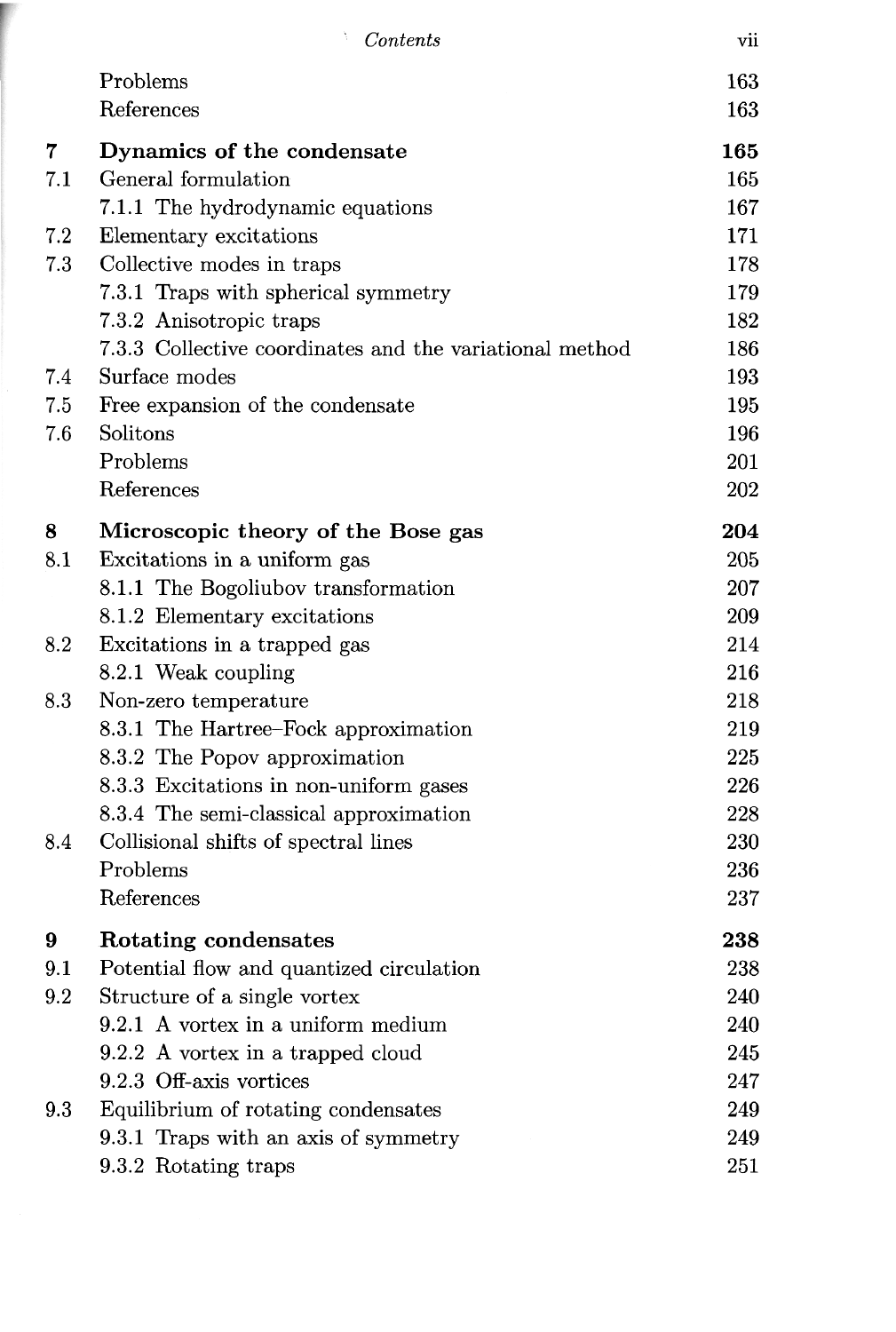| viii | Contents                                       |     |
|------|------------------------------------------------|-----|
| 9.4  | Vortex motion                                  | 254 |
|      | 9.4.1 Force on a vortex line                   | 255 |
| 9.5  | The weakly-interacting Bose gas under rotation | 257 |
|      | Problems                                       | 261 |
|      | References                                     | 262 |
| 10   | Superfluidity                                  | 264 |
|      | 10.1 The Landau criterion                      | 265 |
|      | 10.2 The two-component picture                 | 267 |
|      | 10.2.1 Momentum carried by excitations         | 267 |
|      | 10.2.2 Normal fluid density                    | 268 |
|      | 10.3 Dynamical processes                       | 270 |
|      | 10.4 First and second sound                    | 273 |
| 10.5 | Interactions between excitations               | 280 |
|      | 10.5.1 Landau damping                          | 281 |
|      | Problems                                       | 287 |
|      | References                                     | 288 |
| 11   | Trapped clouds at non-zero temperature         | 289 |
| 11.1 | Equilibrium properties                         | 290 |
|      | 11.1.1 Energy scales                           | 290 |
|      | 11.1.2 Transition temperature                  | 292 |
|      | 11.1.3 Thermodynamic properties                | 294 |
| 11.2 | Collective modes                               | 298 |
|      | 11.2.1 Hydrodynamic modes above $T_c$          | 301 |
|      | 11.3 Collisional relaxation above $T_c$        | 306 |
|      | 11.3.1 Relaxation of temperature anisotropies  | 310 |
|      | 11.3.2 Damping of oscillations                 | 315 |
|      | Problems                                       | 318 |
|      | References                                     | 319 |
| 12   | Mixtures and spinor condensates                | 320 |
| 12.1 | <b>Mixtures</b>                                | 321 |
|      | 12.1.1 Equilibrium properties                  | 322 |
|      | 12.1.2 Collective modes                        | 326 |
| 12.2 | Spinor condensates                             | 328 |
|      | 12.2.1 Mean-field description                  | 330 |
|      | 12.2.2 Beyond the mean-field approximation     | 333 |
|      | Problems                                       | 335 |
|      | References                                     | 336 |